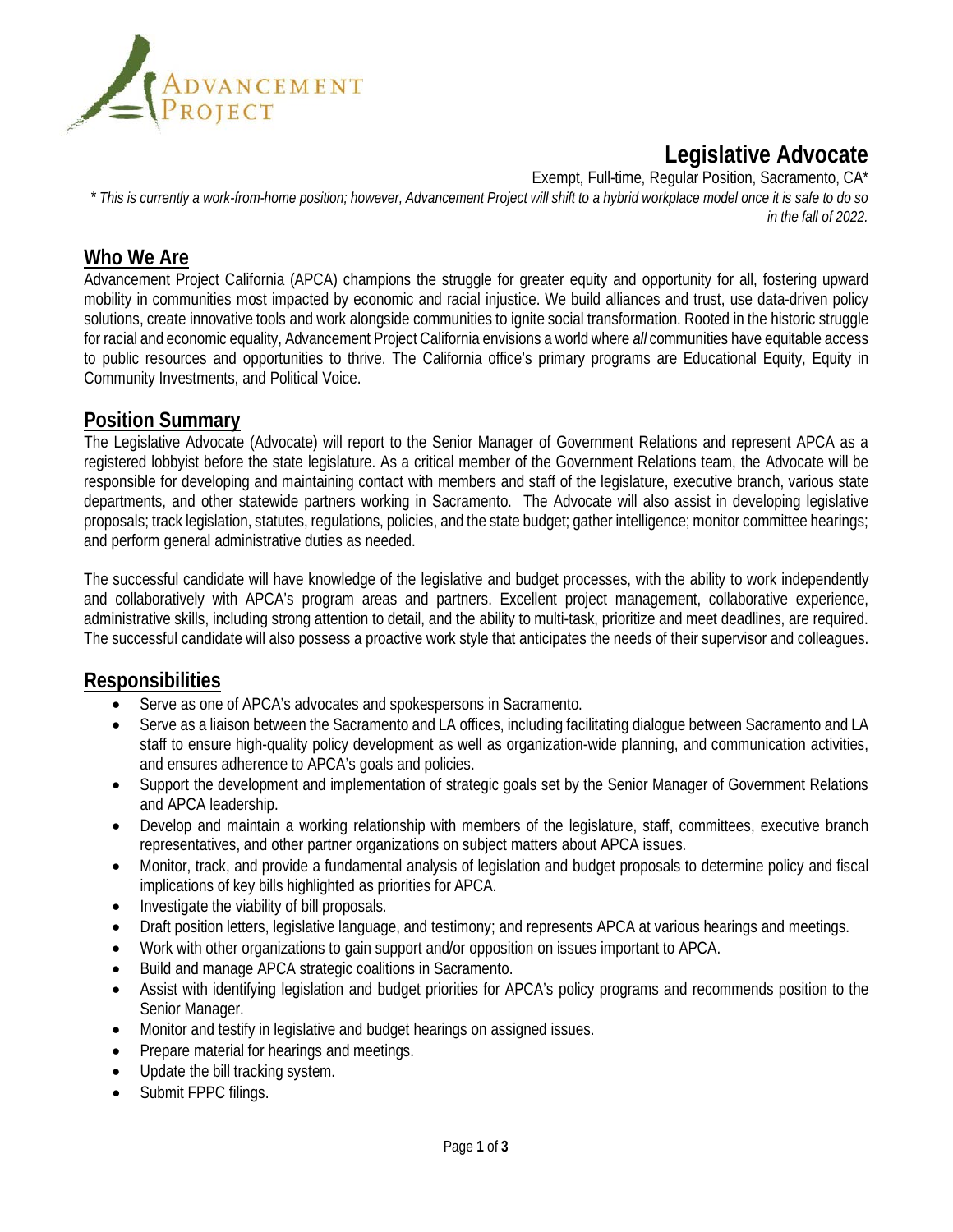

- Work with APCA's Communications department to update the Government Relations webpage, write quarterly blogs, and update social media on Sacramento happenings.
- Participate in organization-wide planning, development, and communications activities, as needed, and ensure adherence to Advancement Project goals and policies within the project area.
- Other duties as assigned, dependent on organizational needs and employee skills.

### **Qualifications**

To perform this job successfully, an individual must perform each essential job function assigned satisfactorily. The requirements listed represent the knowledge, skill, and/or ability required. Reasonable accommodations may be made to enable individuals with disabilities to perform the essential functions.

- Sincere and demonstrated commitment to advancing social, economic, and/or racial justice for the highest-need communities.
- 2-3 years of legislative and/or advocacy experience required.
- Bachelor's degree required; graduate degree in public policy or law preferred. An equivalent combination of education and experience sufficient to successfully perform the essential job duties may be considered.
- Demonstrated success in delivering high-quality work products on a consistent, reliable basis in a fast-paced work environment with ambitious goals.
- Strong interpersonal, analytical, and written and verbal communication skills are required.
- Ability to work independently and with minimal supervision.
- Experience managing multiple complex projects.
- General knowledge of the California Legislature's organization, functions, process, and procedures required.
- Knowledge of and experience working on one of APCA's core policy issues preferred (democracy, education, and/or government budgets and investments).
- Ability to analyze, evaluate and respond to legislative, budget, and regulatory proposals, complex data, and other information on APCA-related issues and legislation.
- Ability to promptly create and present compelling and persuasive presentations on controversial or complex topics to governmental leaders and partner organizations, often on short notice.
- Must have an intuitive ability to recognize and appropriately convey the sensitive nature of any situation and the ability to keep all matters appropriately confidential.
- Experience building and working in coalitions.
- Excellent organizational skills with strong attention to detail are required.
- Ability to multi-task various assignments, prioritize work and adjust to multiple demands.
- Excellent computer skills, proficient with MS Office applications.
- Flexibility to adjust and contribute to continually evolving work situations and changing priorities.
- Proficiency with social media, online communication, and webinar technologies is preferred.
- Must be able to travel locally and statewide.

### **Benefits & Perks**

#### **Perks & Work Environment**

- Yearly professional development allowance and personalized professional development goals.
- Fifteen vacation days, three personal days, eight sick days, two weeks of paid parental leave, and national and official holidays.
- Organizational and team wellness days to help build team cohesion and camaraderie.
- Opportunity to see the meaning and impact of your work at an organization actively building more equitable communities and systems across California.
- Opportunity to work in a flexible work culture sensitive to employee wellbeing and encourages work-life balance.